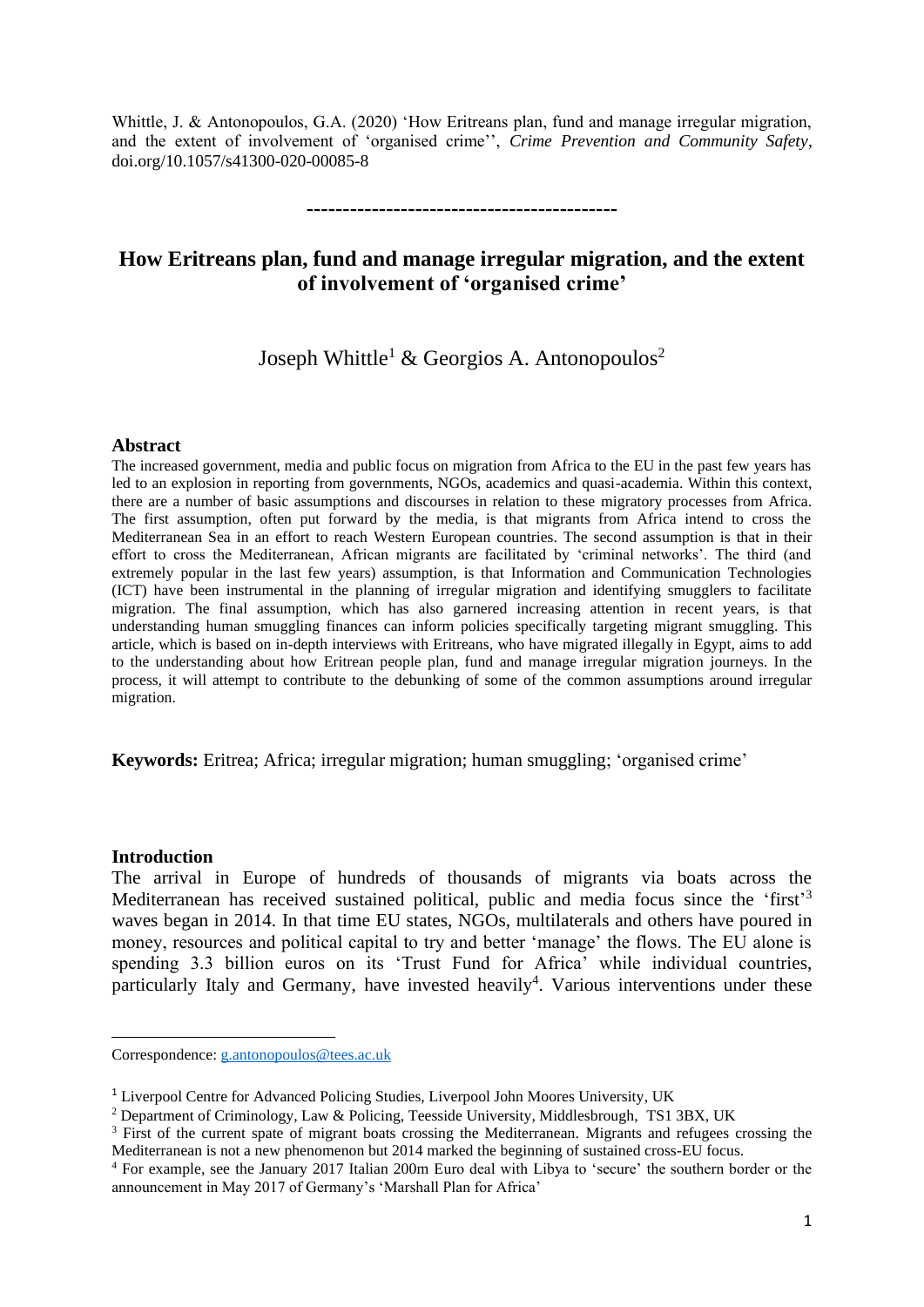funding streams (optimistically) aim to augment border security capabilities, address the root causes of migration or enhance protection of migrants<sup>5</sup> in North and East Africa.

In late 2015, the Italian and other EU governments were at a loss to understand how almost 39,000 Eritreans<sup>6</sup> had arrived in Italy (UNHCR 2015), mainly through boats departing Egyptian and Libyan shores. Considering that Eritrea is home to a total 4.7m people (World Bank 2018), this was the equivalent of 0.8% of their population crossing to Italy alone. Equally significant and of concern to EU countries where migration is currently such a toxic political issue, is that statistics showed that 93% of Eritreans who applied received protection status in 2015 (Regional Mixed Migration Secretariat, 2016; see also Belloni, 2016; Frouws, 2017). This means that once they arrived on EU shores, Eritreans were highly likely to be able to remain. Although Eritrean numbers arriving have subsequently declined  $(2016 =$  $20,700$  (IOM,  $2017$ );  $2017 = 7100$  (UNHCR, 2017)) Eritreans were still the second largest nationality in terms of arrivals in Italy in 2018 (UNHCR, 2019).

The increased government, media and public focus on migration from Africa to the EU in the past few years has led to an explosion in reporting from governments, NGOs, academics and quasi-academia<sup>7</sup> (see, for example, Europol and Interpol, 2016; Tinti and Reitano, 2017).<sup>8</sup> Within this context, and in light of the fact that "empirical work on human smuggling and its facilitators has remained scant" (Zhang et al., 2018: 10), there are a number of basic assumptions and discourses in relation to these migratory processes from Africa. The first assumption, often put forward by the media, is that migrants from Africa intend to cross the Mediterranean Sea in an effort to reach Western European countries (see, for example, Daily Mail, 2017).

The second assumption is that in their effort to cross the Mediterranean, African migrants are facilitated by 'criminal networks'. Governments and the UN frequently suggest that vulnerable migrants are exploited by 'organised crime groups', which facilitate irregular migration from Africa to the EU (see for example, UNODC, 2017; EU, 2015; UK Government, 2015). A joint Europol-Interpol report stated that the migration of more than 90% of those coming to the EU is facilitated, mostly by members of *a criminal network* (Europol and Interpol, 2016). In this context 'organised crime' provides a convenient answer to two extremely complex problems: firstly, why people migrate and, secondly, how to stop them. In short, that people migrate, at least in part, because 'organised crime' facilitates them to do so; the response to stem irregular flows thus being to tackle the organised crime groups that facilitate migration. This paradigm overlooks the hugely complex nature of mixed migration flows<sup>9</sup> and the fact that for decades, migrant labour from Sub-Saharan Africa has filled EU labour market gaps (Andersson, 2016; see also Papanicolaou and Antonopoulos, 2010). While legal routes to work in the EU have reduced (EU, 2015a), there is still demand for labour. In addition, as other research has concluded, smuggling across the Mediterranean is driven by *demand* for smuggling services, as opposed to *supply* of illicit services (Campana, 2017). Therefore, as in other contexts, 'organised crime' provides a convenient

<sup>&</sup>lt;sup>5</sup> 'Root causes' is a contested term but often refers to economic or other development activity, which aims to reduce supposed incentives for people to leave; for example, by creating jobs.

<sup>&</sup>lt;sup>6</sup> It should be noted that questions have been raised around whether these were all actually Eritreans. It was suggested that some Ethiopians or other nationalities may have claimed to be Eritrean to aid asylum claims.

<sup>&</sup>lt;sup>7</sup> The authors term this to be some Think Tank reporting, which is written with a more journalistic style and is not academically rigorous but is of use.

<sup>8</sup> Of course, the issue of irregular migration from Africa is not only a European concern. In June 2019, for example, the United States law enforcement agencies stopped a record number of African migrants at its southern border. These migrants embarked on journeys to South America either by boat or plane and then, on foot, through Colombia and Panama made their way to the United States (Sur, 2019).

<sup>9</sup> For descriptions of what constitutes 'mixed migration' see: [http://www.mixedmigrationhub.org/member](http://www.mixedmigrationhub.org/member-agencies/what-mixed-migration-is/)[agencies/what-mixed-migration-is/](http://www.mixedmigrationhub.org/member-agencies/what-mixed-migration-is/)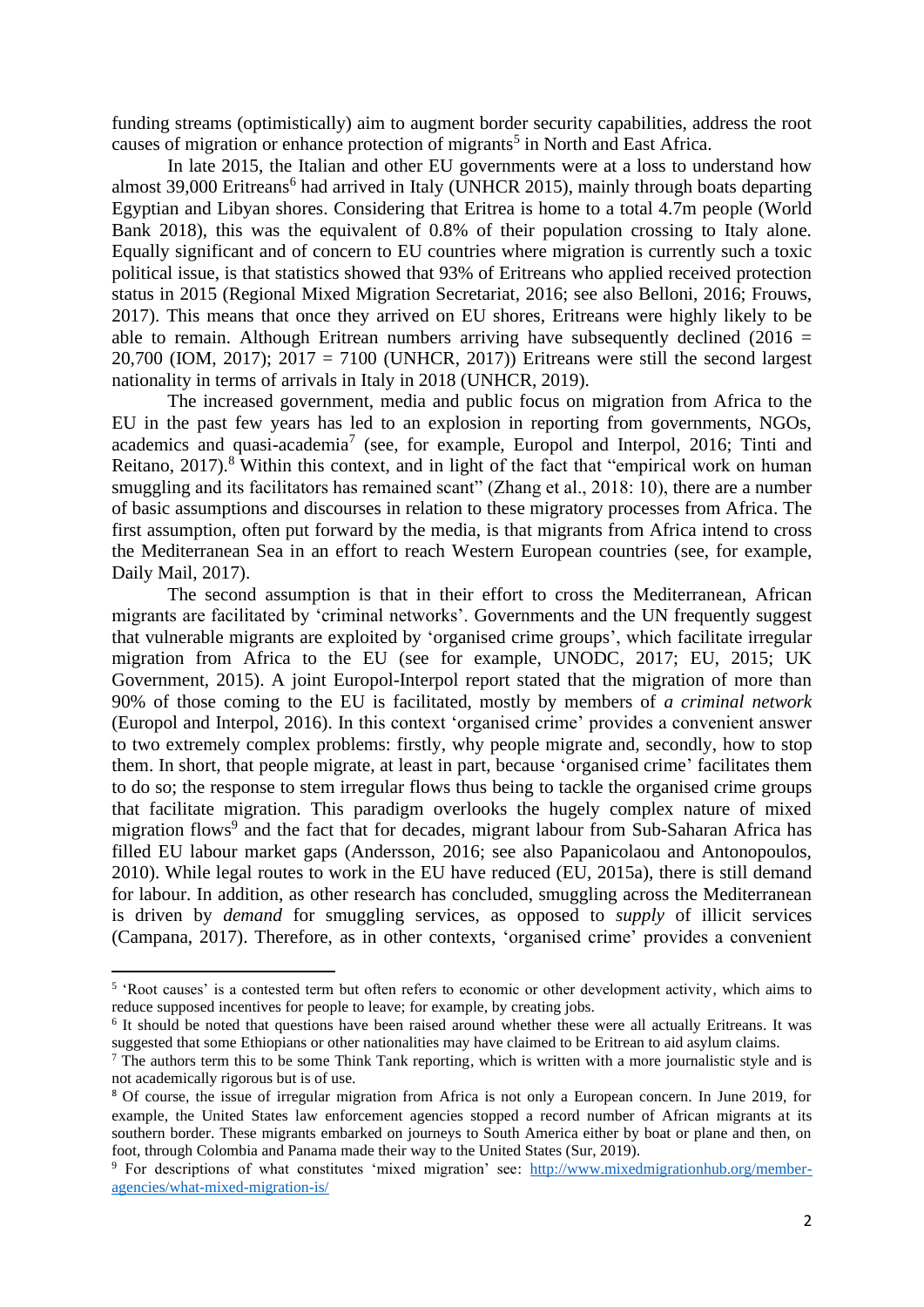(and amorphous) 'folk devil' (Cohen 2002) on which states can focus their efforts to tackle a challenging issue; in this case migration. 'Organised crime' is a 'known threat' to which states have a readily available range of security or law enforcement resources that can be deployed, in a highly visible way, to 'demonstrate' to the populace it is dealing with the problem. For example, the UK Government's response to the flows of migrants through the Mediterranean in 2016 was the creation of the 'Organised Immigration Crime Taskforce'. In this migration/organised crime paradigm, the default seems to be to classify all those undertaking irregular journeys as 'victims'; while smugglers or facilitators are presented as nodes in shadowy 'transnational organised crime networks' the callous business methods of which are linked with grave abuses and deaths of migrants (e.g., Tinti and Reitano, 2017; Clarke-Billings, 2017).

The third (and extremely popular in the last few years) assumption, is that Information and Communication Technologies (ICT) have been instrumental in the planning of irregular migration and identifying smugglers to facilitate migration. ICT appears as a tool that adds to the versatility and reach of the smuggling business, with smugglers supposedly using the Internet, apps and social media to recruit customers and arrange various smuggling services. Conversely, the use of ICT by migrants may not only heighten the risk that they are exposed to the deceptive and predatory activity of the smugglers, but also that other users inadvertently become facilitators of the latter's business (see Europol, 2017). In relation to Eritrean migrants in particular, Van Reisen and Mawere (2017) have suggested that the use of ICT is not only key to the 'new' modus operandi of criminal entrepreneurs but is also "found to further facilitate widespread collective trauma amongst Eritreans, who witness the abuse of their family members and fellow nationals through digital networks" (Van Reisen and Mawere, 2017: back cover).

The final assumption, which has also gained currency in recent years, is that "understanding [human smuggling] financing can inform policies specifically targeting migrant smuggling, by transforming it from a 'low risk, high return' operation for smugglers into a 'high risk, low return' one" (Koser, 2008: 5). Depriving smugglers of their profits is a key tenet of the EU Action Plan Against Migrant Smuggling 2015-20 (EU, 2015c) but there has been no evidence to suggest it has been successful.

This article aims to add to the understanding about how Eritrean people plan, fund and manage irregular migration<sup>10</sup> journeys. Based on in-depth interviews with Eritreans who have migrated illegally<sup>11</sup>, the paper seeks to show how Eritrean migrants undertake and manage irregular migration. In doing so, it will highlight the amount of 'agency' it could be said migrants have, and shed light on who facilitates irregular migration. In the process, it will attempt to debunk some of the common assumptions around irregular migration noted above.

Before we move onto offering an account of the methodology and the findings of the research study, a note on terminology is warranted. One of the most significant and recurring misunderstandings in literature on migration is the difference between human smuggling and trafficking. Even sources which should be accurate, such as Government Press releases, confuse the two issues (for example, see UK Government, 2015; EU, 2015a). The media have also contributed to the confusion surrounding this issue by frequently using the terms *smuggling* and *trafficking* interchangeably (Laczko and Thompson, 2000). This article follows the definition outlined in Article 3 of the UN Protocol against the Smuggling of Migrants by Land, Sea and Air: *"Smuggling of migrants shall mean the procurement, in* 

<sup>&</sup>lt;sup>10</sup> 'Irregular migration' is termed here as being a journey which does not follow legal channels – similar to the IOM description - <https://www.iom.int/key-migration-terms>

<sup>&</sup>lt;sup>11</sup> For the purposes of this article, 'migrate illegally' means crossing a border otherwise in accordance with one or more countries legal frameworks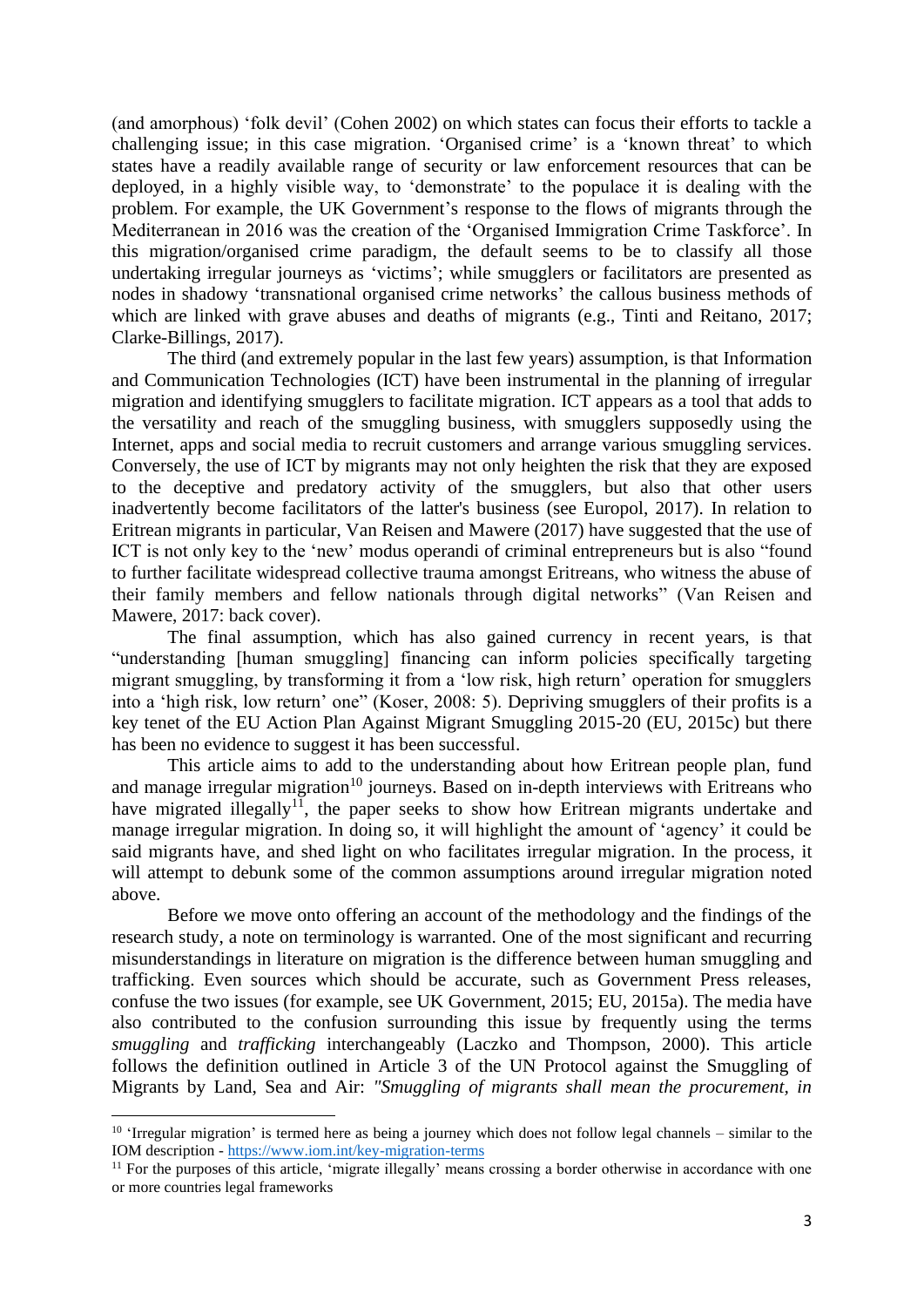*order to obtain, directly or indirectly, a financial or other material benefit, of the illegal entry of a person into a State Party of which the person is not a national or a permanent resident"* (UN, 2000: art.3)*.* While it has been argued that the delineation is not always clear (see Antonopoulos and Papanicolaou, 2018), this is the distinction used for the purposes of this article.

### **Methods and data**

This article is based on in-depth interviews with 30 Eritreans who have undertaken irregular migration since 2014. This was to ensure that the experiences of those who have moved in recent years since significant EU focus on the migration agenda started, are highlighted. The sample was taken from within the Eritrean community in Egypt which has been described by Cuttitta (2017: 1) as "Europe's other North African border" and was, with Libya, one of the two main routes into Europe for Eritreans.

Given the sensitivity of the subject matter and the language skills required, it was not possible for the authors to conduct the interviews. Utilising personal connections in the country, a native-speaking researcher was recruited through a trusted third-party to conduct the interviews. Undocumented migrants often have extremely negative experiences with interviewers and interpreters working for the local authorities. Van Liempt and Bilger (2018: 271) note that their research participants, after learning the language of the context they migrated to, *"were shocked about how their interviews were translated. Issues that were of real importance to them were communicated as if they were minor details, while other things were blown out of proportion so that they themselves sensed that they had lost control over presenting their own lives"* and their experiences of the migration process. By using a nativespeaking researcher, we avoided a similar interview experience for our participants, and, simultaneously, we avoided a situation in which the interviewees might think that they are being interviewed by the authorities, therefore, providing limited or less useful information. To ensure interviewees felt comfortable discussing what is a sensitive subject and enable them to speak freely, participants' identities were concealed.

The native-speaking researcher started with acquaintances from his community and relied on referrals from these participants to generate additional participants. The advantages of this method of sampling are lowered search costs and an 'informal' identification of participants, who are 'hard to reach' because of their status (see Atkinson and Flint, 2001). An additional benefit of this 'multistage technique' (Lawrence Neuman, 2003) of sampling is the geographic proximity of the participants, a factor that helps to reduce administrative problems, especially in research contexts that require face-to-face contact – such as our interviews with the Eritrean migrants.

All interviews took place in March and April 2018. One of the authors was in the country and thus able to work directly with the researcher and supervise (indirectly) how the interviews were conducted. The authors discussed interview content and approach with the researcher both face-to-face and via email. The approach that the authors and the native researcher adopted also drew upon the prior experience and knowledge of the authors; specifically, on irregular migration and human smuggling in the Mediterranean basin as well as in the UK. The first author has also spent the past two years working on migration issues in the region engaging with hundreds of migrants from across Sub-Saharan and North Africa.

An interview guide was used during all of the interviews conducted as part of this research. Apart from a section on background data, the interview guide included several questions on motivations to migrate, intended destinations, obtaining information about irregular migration methods, funding and planning the trip etc. Thematic analysis was then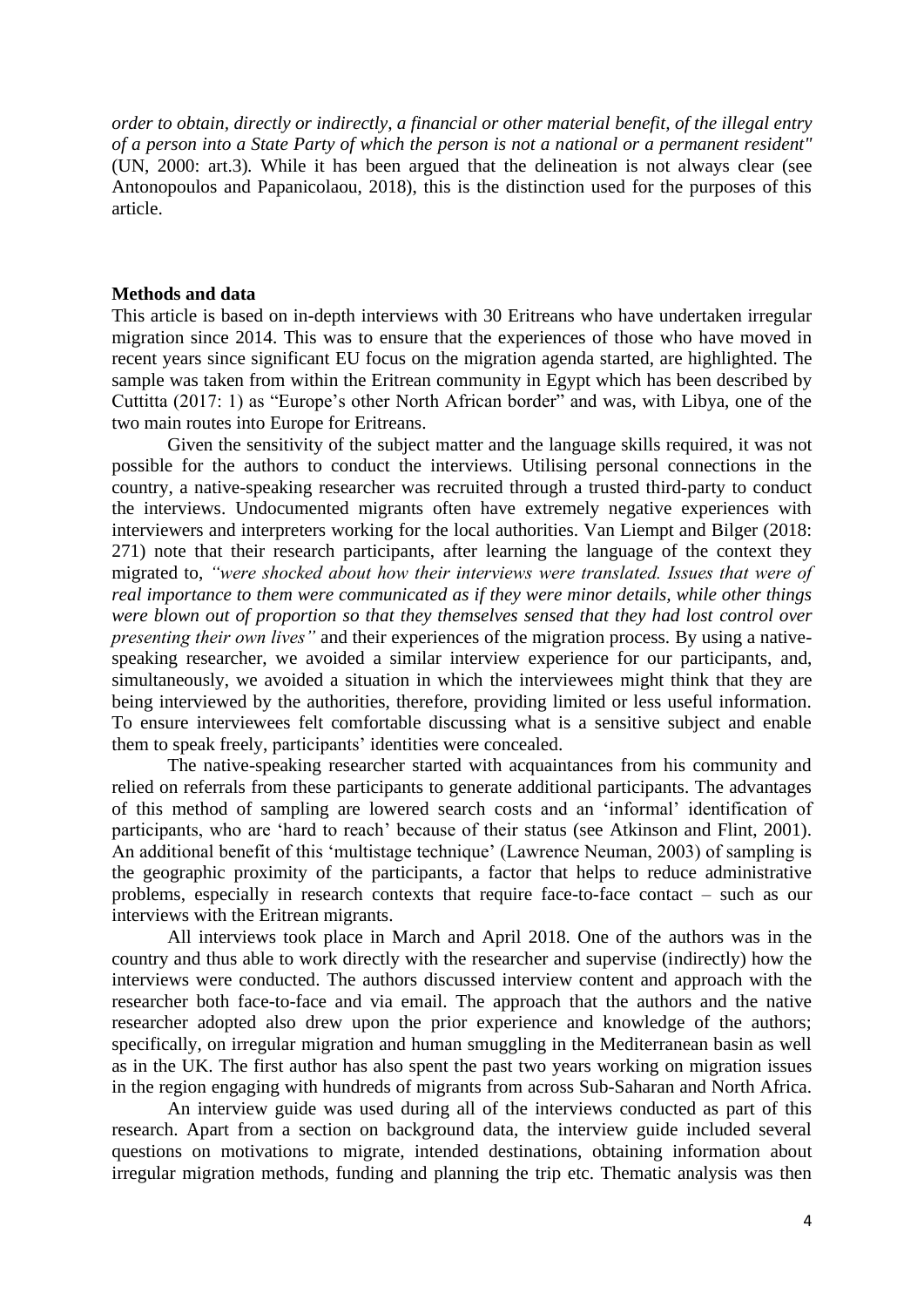conducted on the data. This analysis primarily summarised and described patterned meaning in the data. The themes were induced from the information the participants disclosed.

It is recognised that our study possesses an important limitation: There are disadvantages associated with snowball sampling. There may have been gatekeeper bias, whereby initial participants referred us to additional participants holding largely similar or, even virtually identical viewpoints.

### **Why people undertake irregular migration from Eritrea**

Generally, the arrival of migrants is often compared to unstoppable natural phenomena, their numbers have traditionally been described as a 'crisis' (Sams, 2002), and their presence is discussed in terms of socio-cultural and economic burdens, problems of integration, unemployment and, importantly, manifestations of (organised) crime. One may recall the so called "Trump Hypothesis" on migration: that migrants are responsible for higher levels of violent and drug‐related crime in the United States, as asserted by Donald Trump in his 2015 presidential campaign announcement (Green, 2016). Despite the fact that there are two sociological/criminological orientations when it comes to the social problems associated with migration, a) the problems migrants cause, and b) the problems that migrants face, the second orientation is (usually) neglected. The same applies to Eritrean irregular migrants. The relevant discourses do not place adequate emphasis on 'push factors' of Eritrean migration.

There can be no doubt as to the main reason why people leave Eritrea. As highlighted elsewhere (Belloni, 2016; and Hirt and Mohammad, 2013) and reinforced by this research, the open-ended national service is the main driver for people leaving Eritrea. Conscription is major component of the Eritrean Government's policy under the 1999 National Service Proclamation, which was extended in 2002 and, according to which, even high school children must undertake one year of military training in order to complete their studies (Humphris, 2013). The open-ended (and unpaid) military service has "enabled the government to keep thousands Eritreans in a state of perpetual control and exploitation" (Kibreab, 2013: 636), even in commercial projects (Africa News 2019), and has been the context for many of them to become victims of torture and sexual violence (Kibreab, 2017). Twenty-four (both male and female) of the thirty respondents confirmed that national service, whether for them personally or linked to a family member, was their motivation to leave;

*"Get out of military service - I was serving my national service with the Ministry of Agriculture in Eritrea, it was a never ending service with no human rights, I was used as a free labour, and above all these my direct supervisor was acting against me because I refused to give him my body. My mother had cancer but my supervisor refused to give me permission to take care of my mother, I couldn't desert my service and take care of my mother because they would come and take me. All these reasons made me decide to leave my home country with my sick mother"* (Female, aged 26).

*"I worked as personnel in my Division, my high rank officer ordered me to bring back a colleague who deserted the Division, this wasn't part of my duties but I agreed and then when I went to Asmara, I lied and told them I couldn't find him, they ordered me to bring back anyone from his family member. I refused and they detained me, they started to act against me after I was released. Also, the military in Eritrea is indefinite, all these reasons made me decide to escape from military and from Eritrea"* (Male, aged 40).

*"My husband was in the military and he died during the war with Ethiopia, my eldest son is 19 years old and he received a letter from the Tesseney administration ordering him to enlist*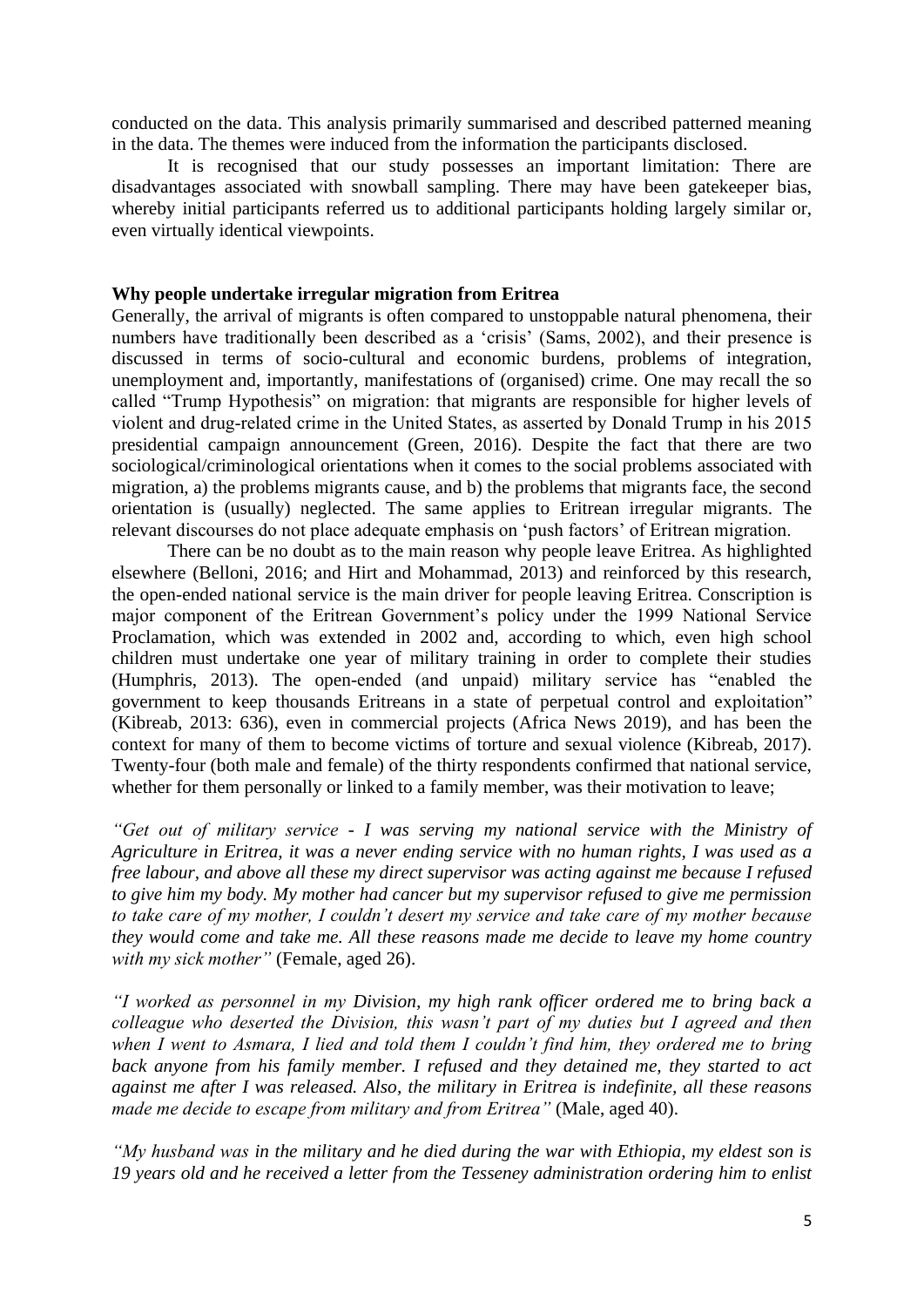*for military training. I know what happens in the military and that's why I rejected the order and decided to border cross to Sudan with my 3 children"* (Female, aged 39).

A further four of our interviewees left due to corruption and/or persecution from the state that, until July 2018, was still fully mobilised for war with Ethiopia.

The number of migrants crossing the Mediterranean remains comparatively small compared to worldwide flows where 60 million people are forcibly displaced (Andersson, 2016). Public perceptions of migration trends internationally can though be skewed by sensationalist media reporting. A simple google search relating to migration from Africa to the EU will reveal numerous articles but to cite just one as an example, the UK's Daily Mail (2017) writes of a 'biblical exodus' from Africa to Europe taking place, if action is not taken. Our research, however, found that only seven of the thirty people interviewed had intended to go to Europe; the vast-majority were focussed simply on escaping Eritrea and getting to another country in the region in search of safety for themselves and members of their families.

*"No - I had no intended destination, I just wanted to run away from my husband's division and the easiest route for me was to border cross to Sudan. Life in Khartoum was very hard for me and my daughters, I couldn't work because I had nobody to take care of my daughters, I heard that many Eritreans go to Egypt and ask the protection of UNHCR of Egypt, I also heard that UNHCR of Egypt protect single mothers with children, therefore I decided to come to Egypt"* (Female, aged 34).

*"No real idea - but life in Sudan hard as no family or other connections. Heard UNHCR would protect people in Egypt"* (Female aged 27).

*"My intended destination was Khartoum, after staying in Khartoum…I heard and saw that the life in Khartoum was very dangerous and difficult, I heard about many kidnappings, Eritreans were ravished, arrested and deported back to Eritrea, I heard from a smuggler who's my cousin that many Eritreans go to Egypt and ask the protection of UNHCR there, I also heard that UNHCR of Egypt protect single mothers with children, therefore I decided to come to Egypt"* (Female aged 50).

The influence of media reporting on public perceptions could be the focus of a separate paper but for the purposes of this research, what is important to note is that most of those interviewed had no plans beyond getting out of Eritrea to elsewhere in the region. This is important given that it undermines some of the sensationalist media rhetoric, but also for the argument that vast 'organised crime networks' facilitate end-to-end services transporting migrants from their doorstep to Europe. As Campana (2017) notes, illegal migration is a demand driven business so, if the demand is for shorter journeys within the region, that is what facilitators will need to deliver to remain competitive.

## **Preparing for the journey: knowledge of the process, obtaining information and planning**

The common starting point, of governments, the media and NGOs is that migrants often do not realise the risks and dangers involved in their journeys (Pecoud, 2010). This is despite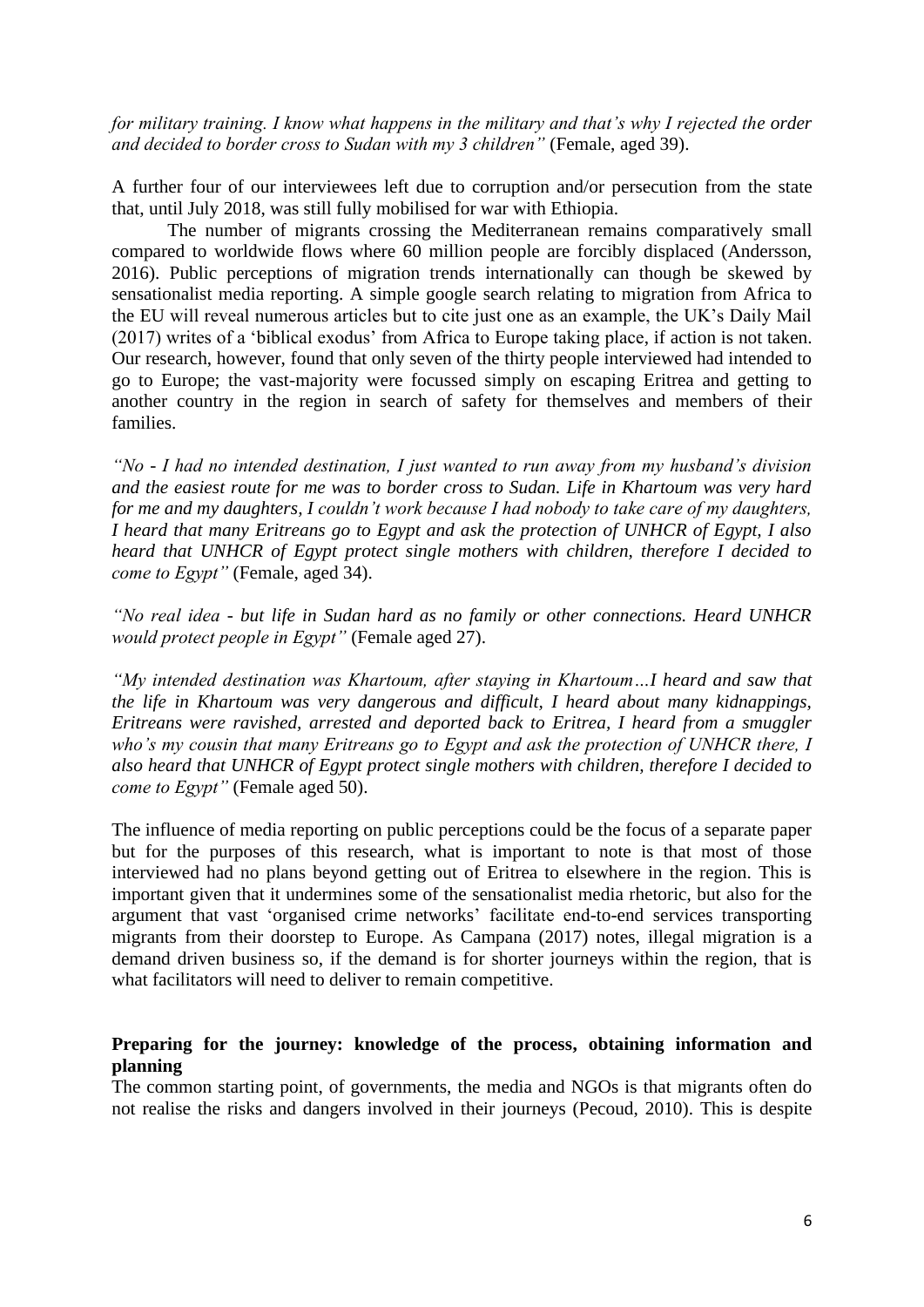evidence that migrants often know about the extreme risks involved in being smuggled<sup>12</sup>. Here, the rationale is believed to be that, if they were aware of the risks, they would not undertake the journeys. However, this approach assumes that migrants make a 'rational choice' and the migrants' decision making is a generic thought process as opposed to taking into account national, regional and cultural characteristics (on top, of course, of individuals circumstances that act as push factors for irregular migration). It is commonly held that some of the major drivers of migration are escaping conflict, insecurity and poverty (see IOM, 2018). Respondents in this research reinforce this point with those migrating seeking to escape hardship, political repression, violence and insecurity. Any of these factors could be said to influence the decision making of a person. It is revealing that when asked if they were worried about their journey before they left, over two-thirds of respondents stated they were concerned (and in fact worried) as they *knew* the possible risks involved in irregular migratory process. A response from one respondent was representative of what many said: *"Yes, I knew that in advance, they say there are traffickers in the road that wait to kidnap you, you could have an accident or even killed"* (Female, aged 33). Another commented: *"Yes, I was very worried because I heard many people die or have accidents during the journey, and because I had children with me the stories stressed me a lot...*" (Female, aged 39). It is clear then that the majority of people, including those with families, are aware of the risks involved, which can include death, before they depart.

As noted earlier, there is a propensity for migrants to be badged as 'victims', who are exploited by 'criminal organisations' (Van Reisen et al., 2012). In this paradigm, naïve migrants are preyed upon and find themselves in vulnerable situations. By its nature, irregular migration, whereby a person crosses borders otherwise in accordance with the law or immigration rules of that country or the one they are departing, will involve an element of vulnerability for the person committing the act; whether vulnerability to recourse from that country, or vulnerability from lack of legal redress due to their illegal status during or after their journey. Vulnerability in irregular migration can then be assumed. What is key to understand is, firstly, the extent to which migrants were aware of the vulnerability, and, secondly, how they identified the facilitators to assist them in their migration. Through examining these areas, we can better understand the individual agency involved. What is important to note here is that, as well as having an awareness of the risks involved, migrants obtained information about their journeys from family and friends (see also Mengiste, 2018). In fact, twenty two of the thirty people interviewed obtained information about migration from friends or family. A further six said it was either 'common knowledge' in their locality.

*"Everybody talks about it…the most popular topic that everyone talks about is border crossing. Before it used to be something confidential because nobody trusted anybody, we would be scared not to be handed over to the government, but now this topic became normal and everybody talks about it without being scared"* (Male, aged 25).

Some of the participants' friends and family were based abroad and so had been through a migration journey of some description themselves.

*"In Eritrea every family member wants to leave...I had got information from my friends and others who were migrating legally or illegally. Also, as I was working in garden I heard many people were migrating and passing by this way. So, that I have full information at that time"* (Male, aged 25).

<sup>&</sup>lt;sup>12</sup> It has been reported that women have taken contraceptive pills before and during travel as they know they will most-likely be subject to rape (Amnesty International, 2016).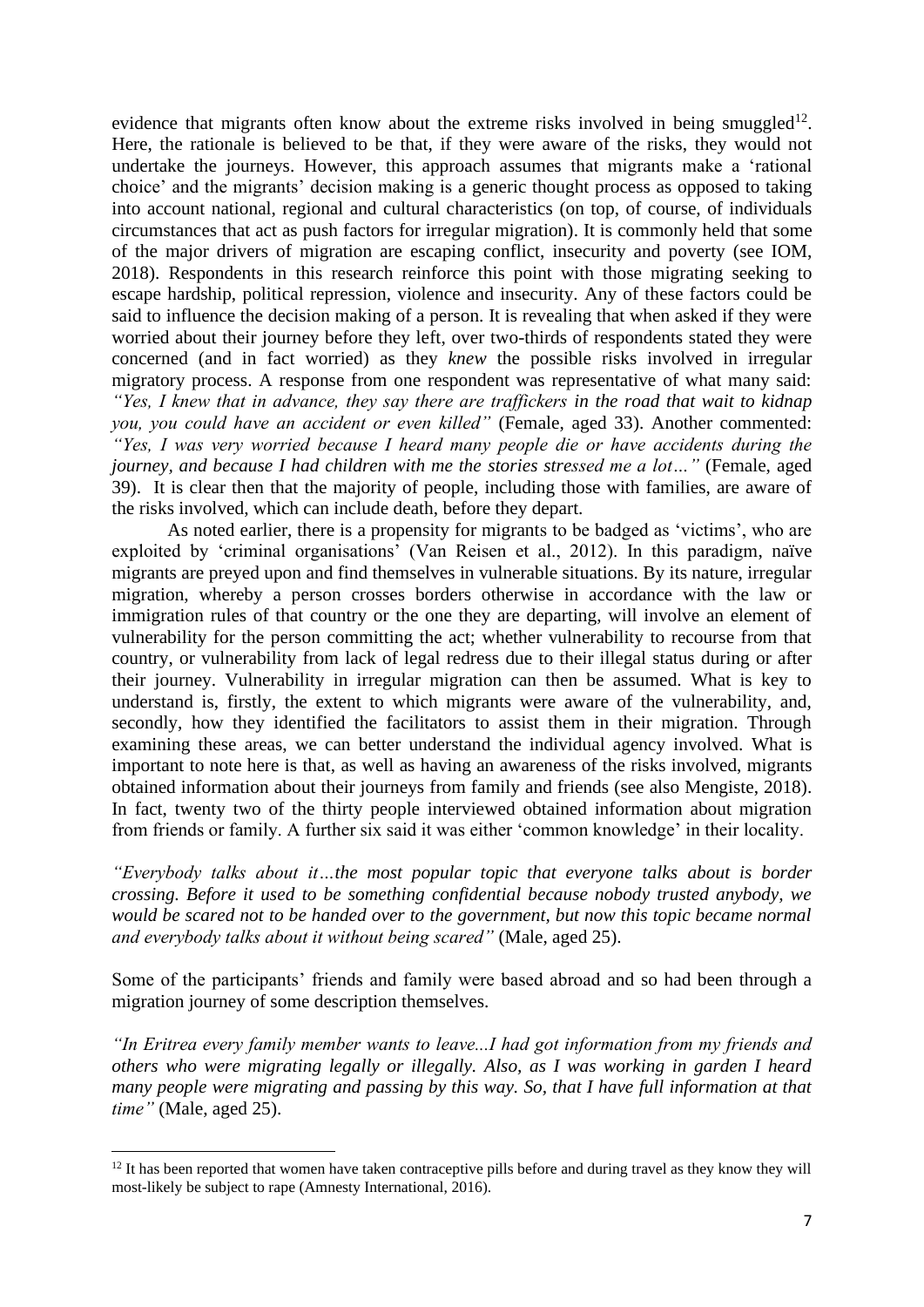It is of note that not one interviewee obtained information from (someone s/he would define as) a 'smuggler', a 'trafficker' or a 'criminal'. The source of most information was from what could be termed 'reliable' (i.e. friends / family) sources. This fundamentally undermines the argument, adopted in much of the NGO and media discourse, that migrants are somehow tricked or duped into undertaking illegal journeys by nefarious 'organised criminals'.

Importantly, our respondents were also asked how they identified those who facilitated their irregular journey. A simple numerical breakdown is not possible as some people were assisted by multiple facilitators during different stages of their journey from Eritrea. A number of participants proceeded into the most crucial part of the journey i.e. getting out of Eritrea without anyone facilitating their journey, although at a later stage of the journey some facilitation was essential. The case below is indicative here where the initial journey from Eritrea was independent and almost ad-hoc in terms of planning:

*"I was with the military when they took us for unknown journey on foot, on our way several youth were ill due to inadequate food and water and many were bitten by snakes in the desert. Then, I decided to escape to Sudan with my friend, the journey was life threatening, several attempts were made by soldiers to capture us, we lost hope by losing direction during our journey but fortunately we entered to Sudan peacefully. Life was difficult in Sudan there was several round ups by soldiers and no freedom this all made me to escape to Egypt. With support of smugglers I crossed Sahara by a car and entered to Egypt by paying money to smugglers"* (Male, aged 25).

However, almost three-quarters of the journeys outlined by respondents were with facilitators identified through friends and family. In some cases, the facilitator was actually a friend or family member. Only in a handful of cases were migrants approached directly by facilitators and most of these were in the Shagarab Refugee camp in Sudan.

The findings of this research in relation to recommending irregular migration facilitators to others suggest somewhat of a paradox. While over half of respondents  $(n=16)$ would recommend their facilitators to others, family, friends and acquaintances, a large minority would not (n=13). This is interesting given that, firstly, the vast-majority of people were connected to their facilitator through a family or friend, or what would seem to be a 'reliable' and 'trustworthy' source. A possible explanation is that there is a distinct difference between, on the one hand, the migrants' low expectation of their irregular migration process and what this entails in terms of *their* safety, and, on the other hand, what they would be willing to subject family members and friends to (Slack and Martínez, 2018). Indeed, a number were explicit that the facilitators themselves were the problem with comments about migrants being assaulted, dangerous transport methods and lack of regard for those they were transporting:

### *"No, I wouldn't because the smugglers who were taking us to Egypt were treating us bad, they were pushing us around, shouting at us, when one female replied back and told him to be polite, he slapped her"* (Male 43 years old).

Secondly, it calls into question how the human smuggling business model operates. It has been suggested that human smugglers rely on word of mouth and recommendations and referrals from clients to get further business (see, for example, Zhang 2008; Kleemans et al. 2010; Slack and Martínez, 2018). Just under half of the respondents  $(n=13)$  would seemingly not provide this recommendation so it suggests perhaps a more limited reliance on word of mouth than suggested elsewhere.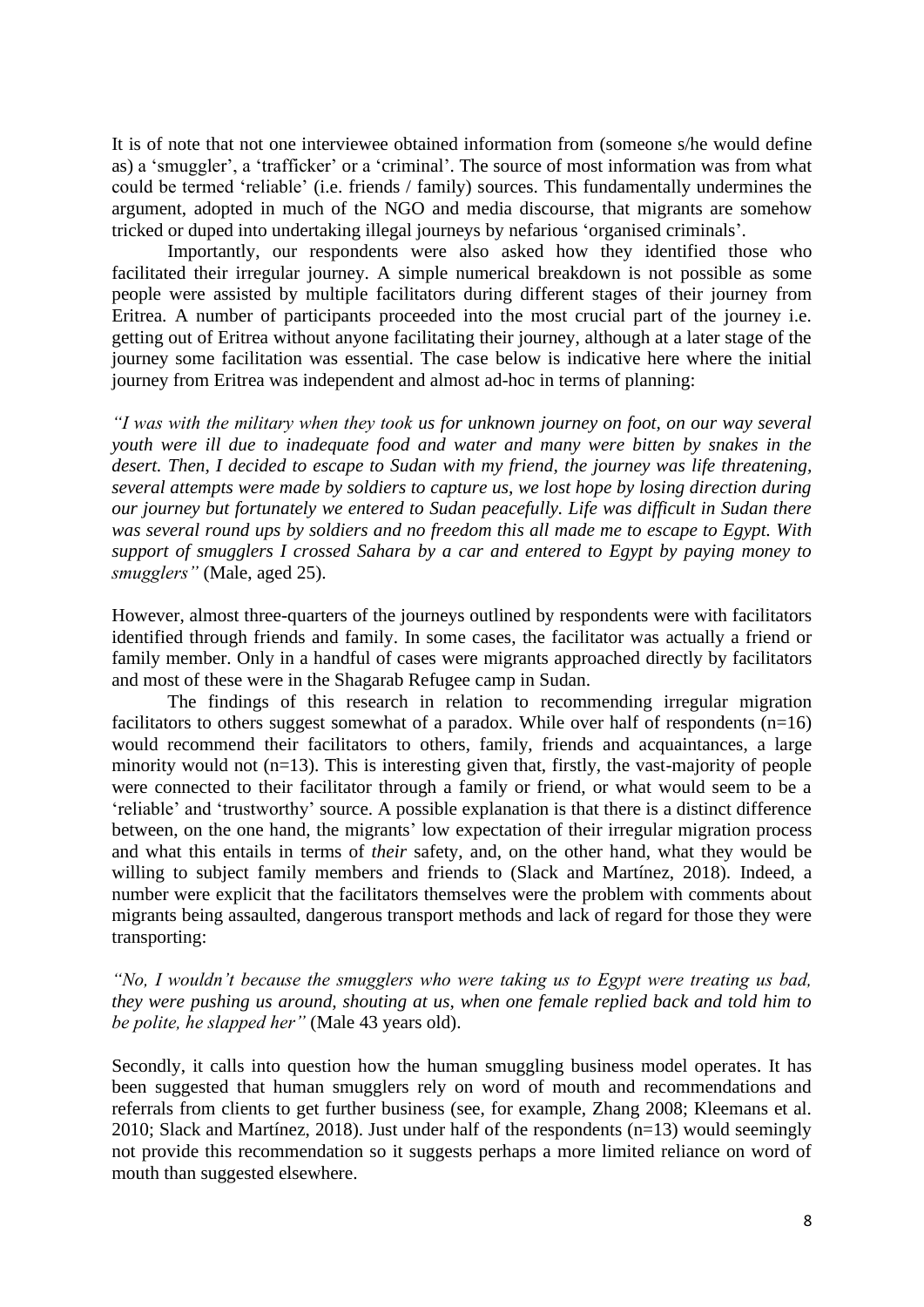#### **The journey: Routes, methods of transport and payment**

As noted above, the main preoccupation for all participants initially was getting out of Eritrea. While the destination for thousands of Eritrean migrants is Europe (or Israel), many others remain or are in transit in the surrounding countries (Sudan and Ethiopia) or across North Africa (Libya and Egypt); there they heavily depend on local network for subsistence, employment and information about 'facilitators' that can assist them with their (further) irregular journey (see also Humphris, 2013; Kibreab, 2013; Mengiste, 2018). The route used by the vast majority of the participants involved migrating from Eritrea into Sudan and then into Egypt. Some also entered Libya before entering Egypt, whereas in one case a migrant crossed over to Ethiopia before travelling to Sudan and subsequently Egypt. There were however, a couple of cases in which an irregular migratory journey involved a much more complicated route. For example, one 19-year-old male, initially travelled from Eritrea to Sudan; however, during the journey, he was kidnapped and his mother paid 3,500 dollars in ransom. The kidnappers left him at the border between Egypt and Israel, and then the Israeli government transported him (along with others) to Rwanda. From Rwanda, he then crossed over to Uganda before continuing his trip northbound to Egypt.

Transportation, especially from Eritrea to Sudan, can be on foot through unguarded passages in the borders, and also by trucks, vans and cars although it is important to note that this process is incredibly fragmented and slow, and by no means resembles the smoothness of regular migration processes. In this process, a series of facilitators are involved in the smuggling process in a variety of localities at important transit points. At these points often one facilitator will take over the next part of the journey. Again, the case of the 19-year-old male above is indicative of how fragmented and diverse migratory process can be in terms of routes and means of transportation:

*"I met with the smuggler in Asmara bus station, he told me to follow him when we reach Akurdet, he took me to a hotel and told me to hide there and not to leave the hotel, at night he came back again and took me to the border lines of Akurdet and handed me over to another smuggler, there were also other Eritreans with him, we travelled on foot for 7 days…..we entered the land of Sudan, then a Toyota pickup came and took us to an isolated house, we waited there until the rest of the money was paid and the next day early morning another Toyota pickup came and took us to Khartoum. In Khartoum, the smuggler called me and told me to meet him in one tea shop that is very popular to Eritreans, I went there the next morning and he took me to a house that was very near from the tea shop, we waited there until others were collected. At night a bus came and took us all, we travelled for some hours until we reached an isolated area, in that place a big truck was waiting for us, we climbed on it and travelled for one whole day, the next day we switched to a Toyota pickup car and travelled by it for two days, then we switched to another car and the next day at night we entered Aswan (Egypt)…"* (Male, aged 19)*.* 

*"…I asked permission to go to our area hospital but instead I went to the bus station where my boyfriend was waiting for me, we went and spent the night in Asmara, the next day morning we took a bus to Keren…we reached the Keren bus station and the smuggler received us and took us to a house, 4 others joined us in that house later on….a private land cruiser came and took us all to a place called Keru, from there we started our journey of border crossing on foot, we travelled only at nights and during the daytimes we were hiding…it took us 5 days to reach the land of Sudan, after we entered Sudan we spent one*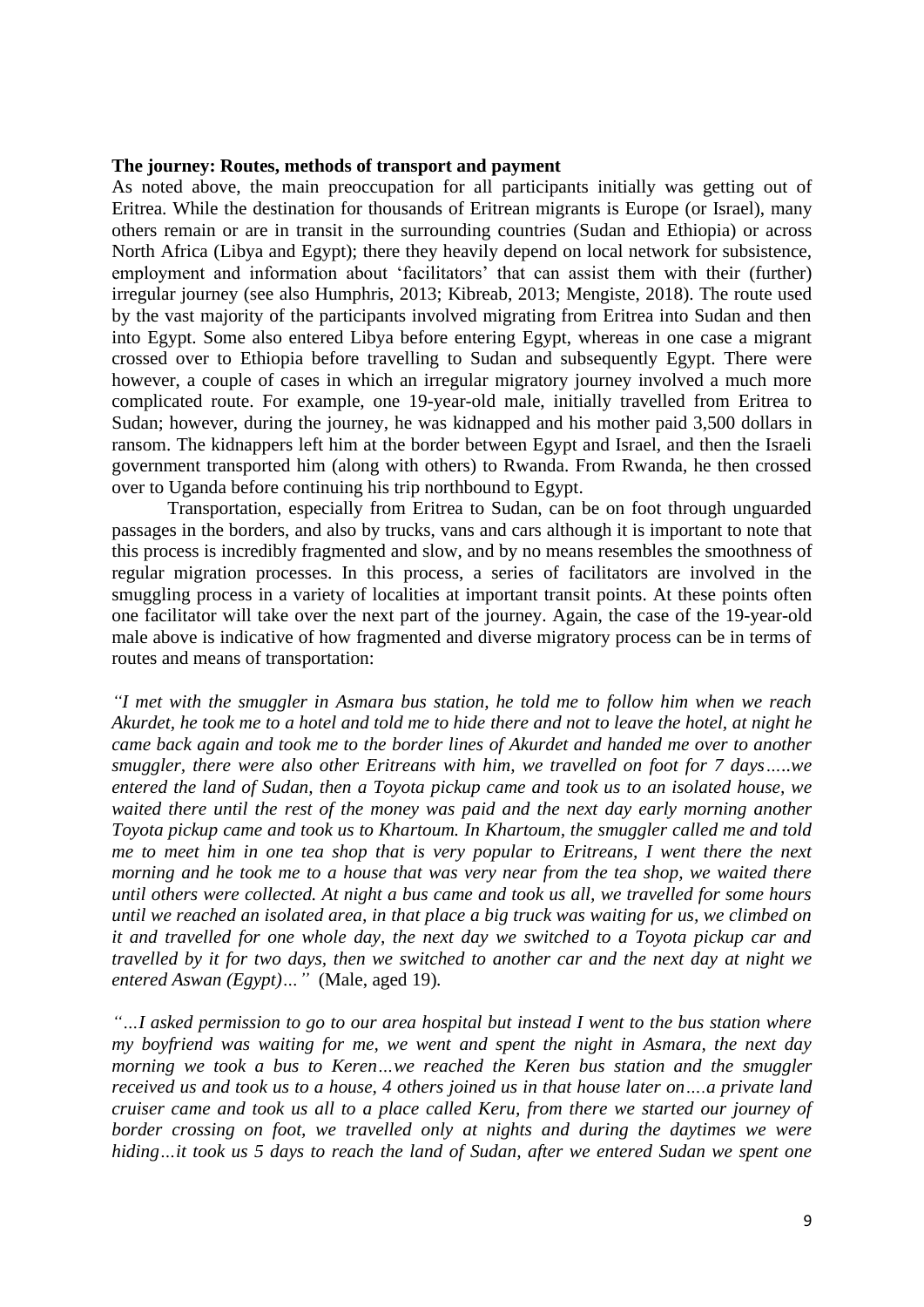*night and then different human smugglers came and took us to Khartoum by car"* (Female, aged 25)*.*

This research suggests that when it comes to the smuggling of Eritrean migrants, all smuggling 'entities' and/or individuals 'cooperate' (without even considering it) in an attempt to bring migrants from Eritrea to Egypt. This takes place via a smuggler-to-smuggler approach that does not allow migrants to be lost (see also Içduygu and Toktas, 2002; Antonopoulos and Winterdyk, 2006). However, this chain is sometimes broken during the journey (for example, due to policing operations or seasonal weather inclement), and other individuals, groups and networks, who have no connection with the smugglers of the initial stage, take over in the smuggling migrants. This also resembles accounts from other contexts, which suggest that human smuggling activities are segmented and localised, and that smugglers are largely independent and autonomous (see Campana, 2018).

With regard to funding the trip, 26 out of 30 participants secured funding from members of their (extended) family and friends often based abroad (e.g. United States, Canada, Saudi Arabia, and Denmark). This is most probably an unintended consequence of the fact that, because "the conflict in Eritrea is the oldest in the Horn of Africa" (Abdel Aziz et al., 2015: 55), there are higher chances for our participants to have resettled family members in other, more stable and affluent parts of the world. One participant secured funding through his own work in agriculture. Interestingly, two of the participants did not have to secure any funding for the trip as the smuggling service was provided to them for free  $(n=1)$  or they were assisted by members of their extended social network as a favour  $(n=1)$ . These two cases are prime examples of smuggling facilitators who *"break away from commonly accepted social mores and codes of conduct for profit and self-preservation, especially in the face of hostile social settings"* (Zhang et al., 2018: 14), and who are completely ignored by official and media discourses. It is also interesting to note that one of the interviewees paid in kind by getting involved in smuggling by bringing potential clients from the Eritrean community to the smugglers:

### *"On both journeys I didn't pay money to the smugglers, I worked with them as their broker and brought to them people that wanted to cross the border"* (Male, aged 25).

The vast majority of the participants, who paid a smuggling fee, paid that fee on arrival to the agreed (with the smuggler) destination. Only one of the migrants interviewed paid the fee in advance.<sup>13</sup> This is strikingly different to findings from research on human smuggling in other contexts. International research generally shows that irregular migrants (or their families who very often see the facilitation of their migration as an investment) pay the full or at least 50% of the total smuggling fee in advance. This 50% is in most occasions used towards paying important actors of the journey before the actual journey starts. The rest of the fee is paid upon the migrants' arrival in the destination country. On many occasions, advance payments are made to an intermediary, usually a trusted and prominent member of the local community, who then forwards the payment to the organiser upon the end of the migrants' facilitated journey (see Antonopoulos and Winterdyk, 2006; Koser, 2008). None of these instances, however, were identified in our interviews. In addition, in our interviews, we did not come across any cases in which prospective smuggled migrants borrowed money from local moneylenders with interest, as is identified in other research on human smuggling (see, for example, Koser, 2008). Even in those cases in which migrants borrowed money from

<sup>&</sup>lt;sup>13</sup> This *may* be attributed to the fact that an official of the Eritrean army, and the interviewee's cousin, was involved in the smuggling process and as such *perhaps* additional funds would buy other officials' loyalty.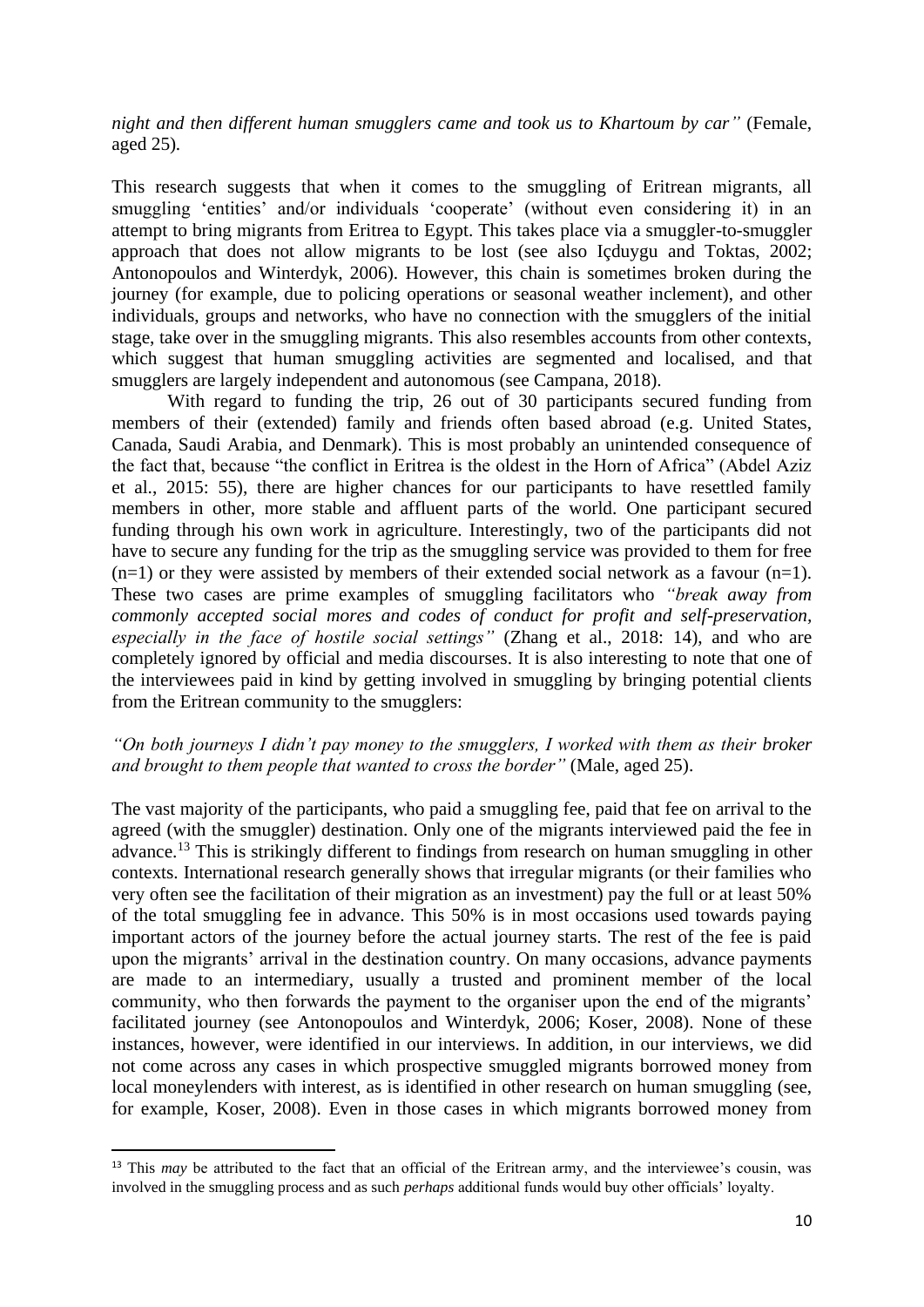others (n=7), there was no interest at all, and the provision of the loan appears to be a convenience for someone in their social network. Finally, in our interviews, there were no occasions in which Eritrean migrants entered into debt bondage with the smuggler promising that they will pay back the debt once work is found at the country of destination.

Eritrean irregular migrants also receive money *en route*, something that allows them to continue their journey as well as cover living expenses when in transit. In a small number of instances, money was simply sent by a migrant's family to the migrant via a trusted friend (n=2). The crucial difference here in relation to the methods of money transfer is the migrants' ability and right to have a residence permit. In Sudan, for instance, because of the ease for an Eritrean migrant to get a residence permit, official money transfer channels such as Western Union have been used. The illegal (and/or semi-legal) status of Eritrean migrants in other contexts including Egypt, and the resultant inability to use official channels, make *hawala* (also known as 'underground banking' and a traditional system in Arab countries) by which legitimate remittances from diasporic communities are routinely transferred, a popular method of transferring money from abroad for the largest number of our interviewees  $(n=21)$ :

*"Yes, there is an informal system…if you want to send money from USA to Khartoum, you try to find someone who transfer money to that location, he would give him the money and then that person calls his connections in Khartoum and they give you the money. Their profit is cutting percentage from the money, if you want to transfer 100 dollars then it would cost you 5 dollars, if it's 200 dollars it cost 10 dollars and it continues and rises that way"* (Male, aged 31).

*"There is an informal system, channels or links, and they are always in contact, a person in Khartoum would have contacts in many countries and they share equally the profit, for example if someone from Europe wants to send money to someone who's in Khartoum then he would give it to someone who has contacts there and that person would call and give him the amount of money, receivers full name, and his number"* (Male, aged 25).

The smuggling fees paid by our interviewees to the facilitators of their irregular journey vary considerably for virtually identical smuggling processes and and/or comparable distances travelled, as well as corresponding complexities of the journey. For example, there have been cases in which migrants, paid absolutely nothing, paid in kind (acting as a broker between smugglers and other potential irregular migrants), or paid as much as US\$ 17,000 for crossing one border (Eritrea to Sudan) by truck. This is in compelling contrast to the international research on the topic, which illustrates that generally smugglers have different prices for the services they offer dependent on variables such as: distance, modes of transportation, complexity of the journey, duration, the availability of a visa, the guarantees included and levels of safety and comfort (see Mahler, 1995; Sladkova, 2016) as well as, in some contexts, the ethnicity of the smuggled migrant (see Antonopoulos and Winterdyk, 2006).

There is, however, one salient point that needs to be made in relation to the smuggling fees. In these cases in which a smuggling fee was paid, due the very tight exit controls (and the extremely militarised borders) in Eritrea since its establishment, the smuggling fees from Eritrea to Sudan were considerably higher than the smuggling fees from Sudan to Egypt. One of our interviewees whose case is indicative of the whole group, paid US\$ 5000 to cross the border between Eritrea to Sudan and only US\$400 from Sudan to Egypt.

### **Conclusion**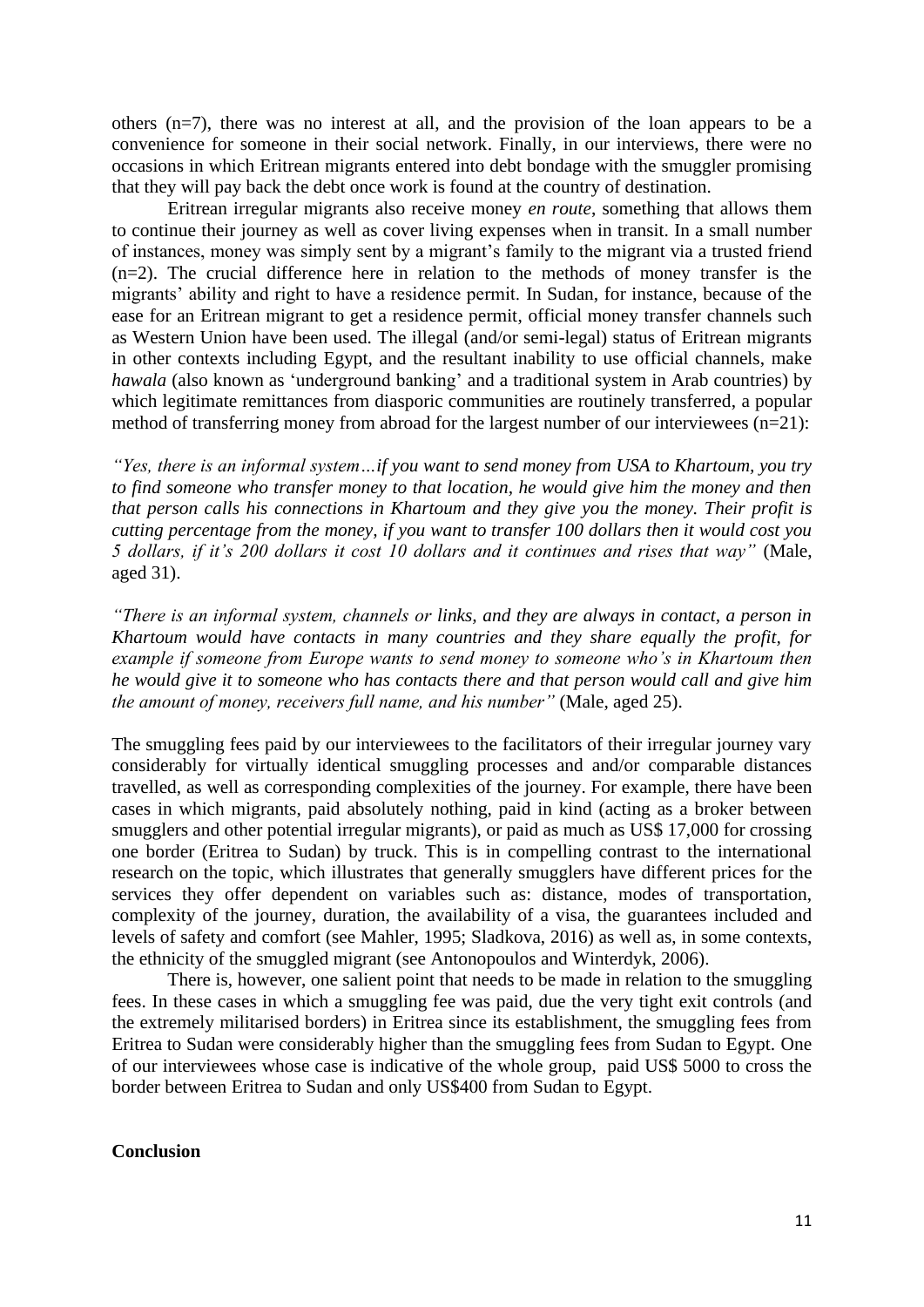From the provision of data in this article a number of interesting observations can be made. It is obvious that reaching Western Europe is not main concern of irregular migrants from Eritrea; most of those interviewed had no plans beyond getting out of Eritrea to elsewhere in the region. This is important given that it undermines some of the sensationalist media rhetoric, but also for the argument that vast 'criminal networks' facilitate end-to-end services transporting migrants "from their doorstep into Europe".

In this research we do not, of course, suggest that smuggling from Africa into Europe does not take place. We merely wish to highlight that facilitated irregular migration from Africa is a diverse phenomenon and common perceptions and discourses of western media, law enforcement, government and often academic sources are based on a purely Western view of the phenomenon and the realities of the experiences of those actually migrating or their facilitators. Our research supports that of others (see Campana 2017), who discredit the idea that the 'entities' smuggling migrants across the Mediterranean are mafia-type, organised criminal organisations. In fact, the crucial role played by family members, friends and acquaintances from the migrants' social network is a sign of un/dis-organised criminal involvement although it is imperative to remember that "when it comes to illegal bordercrossing, (organised) criminal involvement is certainly not a *condition sine qua non*". (Vermeulen et al., 2010: 266).

The presence of cases (even a small number of those) in which is there is absolutely no financial (or other) transaction, or even the wide range of fees required for the facilitation of irregular migration from Eritrea to Sudan also underscores that human smuggling is an extremely diverse terrain, which does *not* always involve 'human smugglers' in the strict, Western, sense: namely, as criminals exposing irregular migrants to a wide range of risks and conditions of vulnerability (see Shelley, 2014), and who - at best - take financial advantage of the misery of (prospective) irregular migrants. Although this *may* be relevant to human smuggling in specific geographic contexts, what is obvious in our study is that simply transforming smuggling of Eritreans into a 'high risk/low return' activity might not be the solution when relationships between 'smugglers' and 'smuggled' may be grounded in local community connections and "local notions of morality" (Achilli, 2018: 77; Majidi, 2018; Siegel, 2019) and strategies, and very often outside the context of profitable illegal enterprises. Mengiste (2018: 63) has introduced the term 'community of knowledge' to refer to these *"diverse and dynamic strategies collectively devised and mobilized by migrants, their co-travelers, families and friends settled en route and in the diaspora, and…diverse facilitators to reduce risks in clandestine journeys and who allow for successful transits, while not discounting the violence and suffering encountered by migrants… on their path".*

Our research also exhibits that in this context often migrants do not consider themselves 'victims' or those that facilitate them as 'organised criminals'. While many migrants undergo incredible hardship, and by western standards would be considered as 'victims', they themselves often have a different perspective. Our interviewees were indeed aware of the risks and hardships, and can exercise a degree of choice (see also Campana and Varese, 2016). As Belloni (2016) noted, Eritrean decision making is based on a mind-set like that of a gambler; in which they are willing to take extensive risks to hit the 'jackpot' of the apparent 'good life' outside Eritrea. Such motivations may struggle to be understood by a detached Western observer.

With regards to the role of ICT in the smuggling process, none of the migrants interviewed suggested that it played a significant part. Given that Internet penetration is extremely low in the developing countries and even more so in Eritrea (World Bank, 2016) as well as those who choose to migrate irregularly tend to be 'digitally disadvantaged' (Sanchez, 2017), this should not come as a surprise. Our data also indicates that human smugglers, who facilitate irregular migration of Eritreans, get involved in small-scale smuggling operations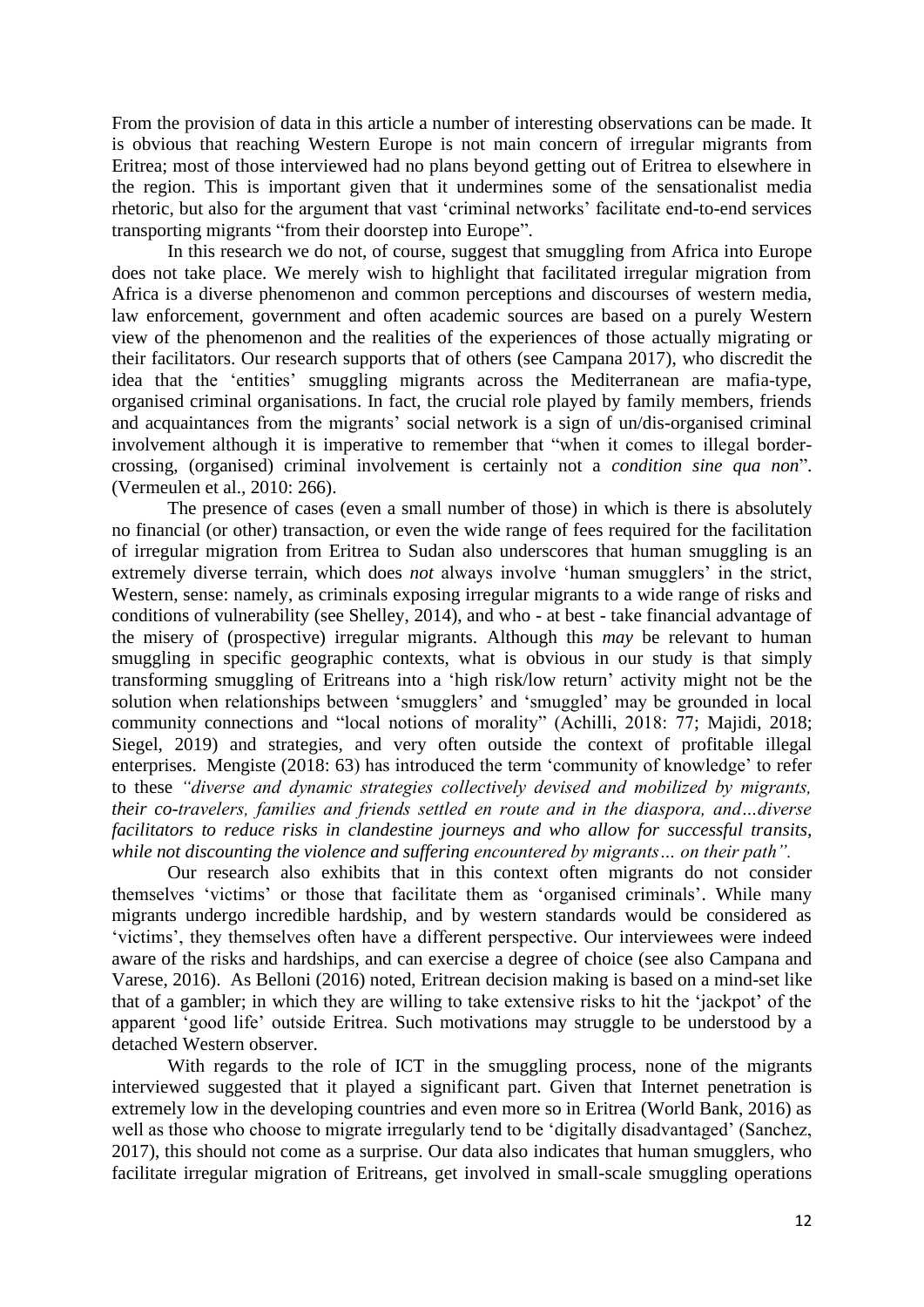that do not require sophisticated use of ICT (which is not used by their potential clients either) but, quite simply, knowledge of the harsh local terrain and borderlands as well as purely practical skills (see Diba et al., 2019).

Research scrutinising Western conceptions of human trafficking have cautioned against imposing/accepting Western paradigms when it clearly conflicts with the expressed thinking and mind-set of the migrants involved (see, for example, Mai 2009, Chin and Finckenauer, 2012). Our case study of Eritrean irregular migrants is based on a relatively small sub-set from a geographically contained group and suggests that there may be localised exceptions to some of the research on human smuggling from Africa. The experiences and objectives of our participants may be markedly different from other African migrants such as, for instance, Nigerians or other Western Africans (see, for example, Carling, 2006; Unicef, 2014; Antonopoulos et al., 2019). However, it is equally important to ensure Western conceptions of what 'must' be happening in relation to human smuggling do not overwrite the views of those who are actually taking part. This perspective is often lost in agendadriven political or emotive reporting/coverage, which in turn skews understanding of how human smuggling operates and how community safety can be enhanced.

### **Acknowledgements**

The authors would like to thank the Editor-in-Chief of the journal, Rob Mawby, and the anonymous reviewers, as well as Parisa Diba and Georgios Papanicolaou for their comments and suggestions on earlier versions of this paper.

#### **References**

- Abdel Aziz, N., Monzini, P. and Pastore, F. (2015) *The Changing Dynamics of Cross-Border Human Smuggling and Trafficking in the Mediterranean.* Rome: Istituto Affari Internazionali
- Achilli, L. (2018) 'The 'Good Smuggler': The Ethics and Morals of Human Smuggling Among Syrians', *The Annals of the American Academy of Political and Social Science,* 676, 77-96
- Africa News (2019) Eritrea keeps mandatory national service despite 'peace'*.*  [https://www.africanews.com/2019/03/13/eritrea-keeps-mandatory-national-service](https://www.africanews.com/2019/03/13/eritrea-keeps-mandatory-national-service-despite-peace-hrw-worried/)[despite-peace-hrw-worried//,](https://www.africanews.com/2019/03/13/eritrea-keeps-mandatory-national-service-despite-peace-hrw-worried/) accessed on 19/04/2019
- Amnesty International (2016) Refugees and migrants fleeing sexual violence, abuse and exploitation in Libya[.https://www.amnesty.org/en/latest/news/2016/07/refugees-and](https://www.amnesty.org/en/latest/news/2016/07/refugees-and-migrants-fleeing-sexual-violence-abuse-and-exploitation-in-libya/)[migrants-fleeing-sexual-violence-abuse-and-exploitation-in-libya/,](https://www.amnesty.org/en/latest/news/2016/07/refugees-and-migrants-fleeing-sexual-violence-abuse-and-exploitation-in-libya/) accessed 20/04/2019
- Andersson, R (2016) 'Europe's failed 'fight' against irregular migration: ethnographic notes on a counterproductive industry', *Journal of Ethnic and Migration Studies*, 42(7),  $1055 - 1075$
- Antonopoulos, G.A., Di Nicola, A., Rusev, A. and Terenghi, F. (2019) *Human Trafficking Finances: Evidence from Three European Countries.* Cham, Switzerland: Springer
- Antonopoulos, G.A. and Papanicolaou, G. (2018) *Organised Crime: A Very Short Introduction.* Oxford: Oxford University Press
- Antonopoulos, G.A. and Winterdyk, J. A. (2006) 'The Smuggling of Migrants in Greece: An Examination of Its Social Organisation', *European Journal of Criminology,* 3(4), 439- 461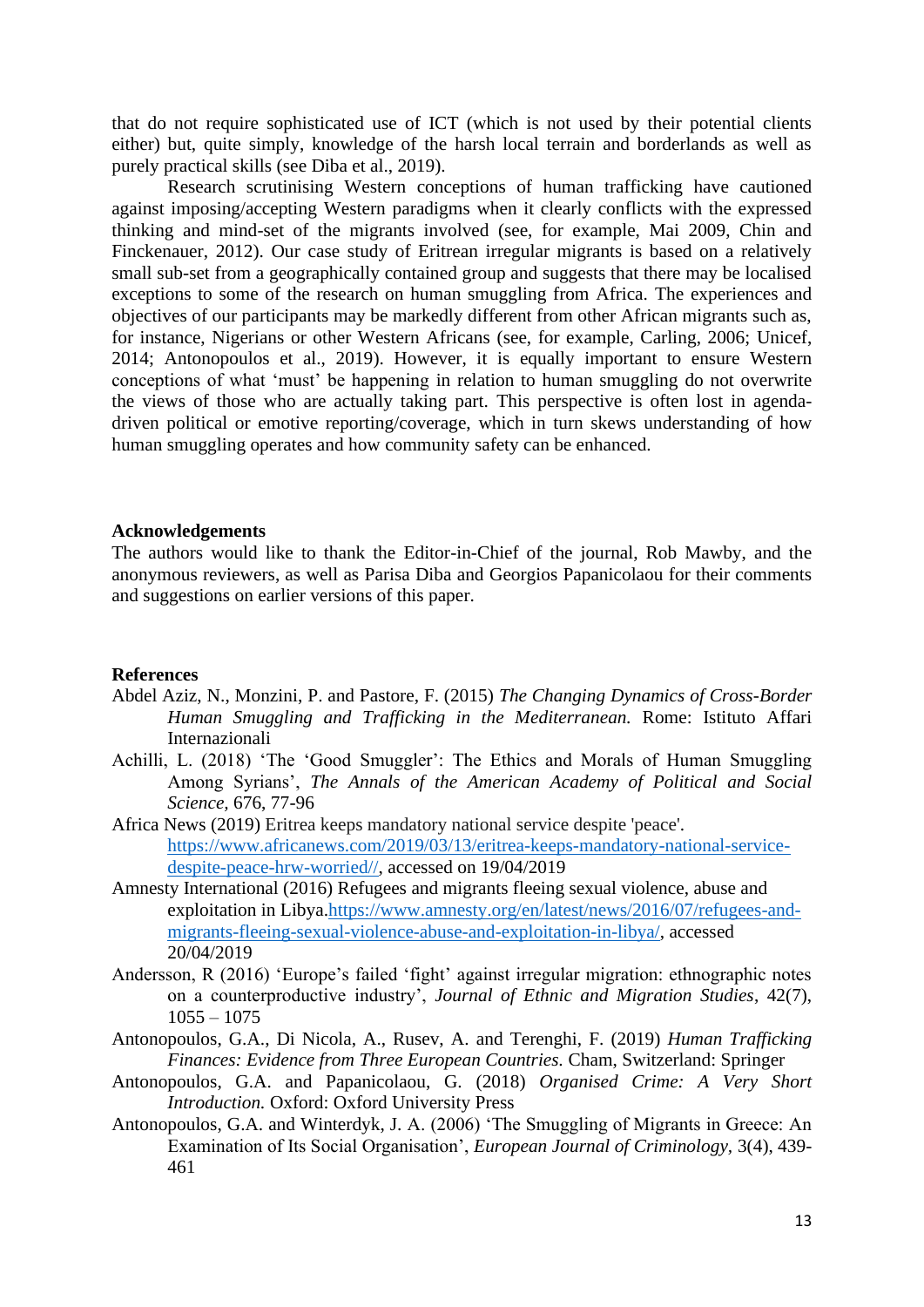- Atkinson, R. and Flint, J. (2001) 'Accessing Hidden and Hard-to-Reach Populations: Snowball Research Strategies', *Social Research Update,* 33, [http://www.soc.surrey.ac.uk/sru/SRU33.html,](http://www.soc.surrey.ac.uk/sru/SRU33.html) accessed on 11<sup>th</sup> April 2005
- Belloni, M. (2016) Refugees as Gamblers, *Journal of Immigrant & Refugee Studies*, 14(1), 104-119
- Campana, P. (2017) 'The Market for Human Smuggling into Europe: A Macro Perspective', *Policing*, 11(4), 1-9.
- Campana, P. (2018). 'Out of Africa: The organisation of migrant smuggling across the Mediterranean', *European Journal of Criminology*, 15(4), 481-502
- Campana, P. and Varese, F. (2016) 'Exploitation in Human Trafficking and Smuggling', *European Journal on Criminal Policy and Research*, 21(1), 89-105
- Carling, J. (2006) *Migration, Human Smuggling and Trafficking from Nigeria to Europe.*  Oslo: International Peace Research Institute
- Chin, K.L and Finckenauer, J.O (2012) *Selling sex overseas: Chinese women and the realities of prostitution and global sex trafficking*. New York: NYU Press
- Clarke-Billings, L. (2017). Dozens of desperate migrants feared dead as smugglers force hundreds into rough sea hours after 29 teenagers drowned. *Mirror*. August 17. [https://www.mirror.co.uk/news/world-news/dozens-desperate-migrants-feared-dead-](https://www.mirror.co.uk/news/world-news/dozens-desperate-migrants-feared-dead-10963244)[10963244](https://www.mirror.co.uk/news/world-news/dozens-desperate-migrants-feared-dead-10963244) , accessed on 21 July 2019
- Cohen. S. (2002) *Folk Devils and Moral Panics.* (3rd Ed), London: Routledge
- Cuttitta, P. (2017) 'Egypt: Europe's other north African border', *Statewatch,* April. [http://www.statewatch.org](http://www.statewatch.org/) – accessed on 15 January 2018
- Daily Mail (2017) 'Europe is 'underestimating' scale of migrant crisis and could be flooded by millions of Africans in 'biblical exodus' unless urgent action is taken says top official', *Daily Mail*, [http://www.dailymail.co.uk/news/article-4676640/Europe](http://www.dailymail.co.uk/news/article-4676640/Europe-underestimating-scale-migrant-crisis.html)[underestimating-scale-migrant-crisis.html](http://www.dailymail.co.uk/news/article-4676640/Europe-underestimating-scale-migrant-crisis.html) - accessed online 15/07/2018
- Diba, P., Papanicolaou, G. & Antonopoulos, G.A. (2019) 'The Digital Routes of Human Smuggling? Evidence from the UK', *Crime Prevention & Community Safety,* 21(2), 159-175
- EU (2015a) *Valletta Summit on migration, 11-12/11/2015*. Available online at: [http://www.consilium.europa.eu/en/meetings/international-summit/2015/11/11-12/,](http://www.consilium.europa.eu/en/meetings/international-summit/2015/11/11-12/) accessed 27/05/2018
- EU (2015b) *Chinese migration to Europe: challenges and opportunities:* Parliamentary Assembly Paper - Document 13843. Strasbourg: Council for Europe
- EU (2015c) *EU Action Plan Against Migrant Smuggling 2015-2020* https://ec.europa.eu/antitrafficking/sites/antitrafficking/files/eu\_action\_plan\_against\_ migrant\_smuggling\_en.pdf - accessed 20/04/2019
- Europol and Interpol (2016). *Migrant smuggling networks: joint Europol-INTERPOL report. Executive summary.* Retrieved 1 July, 2018 from [https://www.europol.europa.eu/newsroom/news/europol-and-interpol-issue](https://www.europol.europa.eu/newsroom/news/europol-and-interpol-issue-comprehensive-review-of-migrant-smuggling-networks)[comprehensive-review-of-migrant-smuggling-networks](https://www.europol.europa.eu/newsroom/news/europol-and-interpol-issue-comprehensive-review-of-migrant-smuggling-networks)
- Europol. (2017). *Internet organised crime threat assessment 2017*. The Hague: Europol.
- Frouws, B. (2017) *The Eritrean Exodus: What happened in 2016?*  <http://www.mixedmigration.org/articles/the-eritrean-exodus-what-happened-in-2016/> - accessed 19/04/2019
- Green, D. (2016) 'The Trump Hypothesis: Testing Immigrant Populations as a Determinant of Violent and Drug‐Related Crime in the United States', *Social Sciences Quarterly*, 97(3), 506-524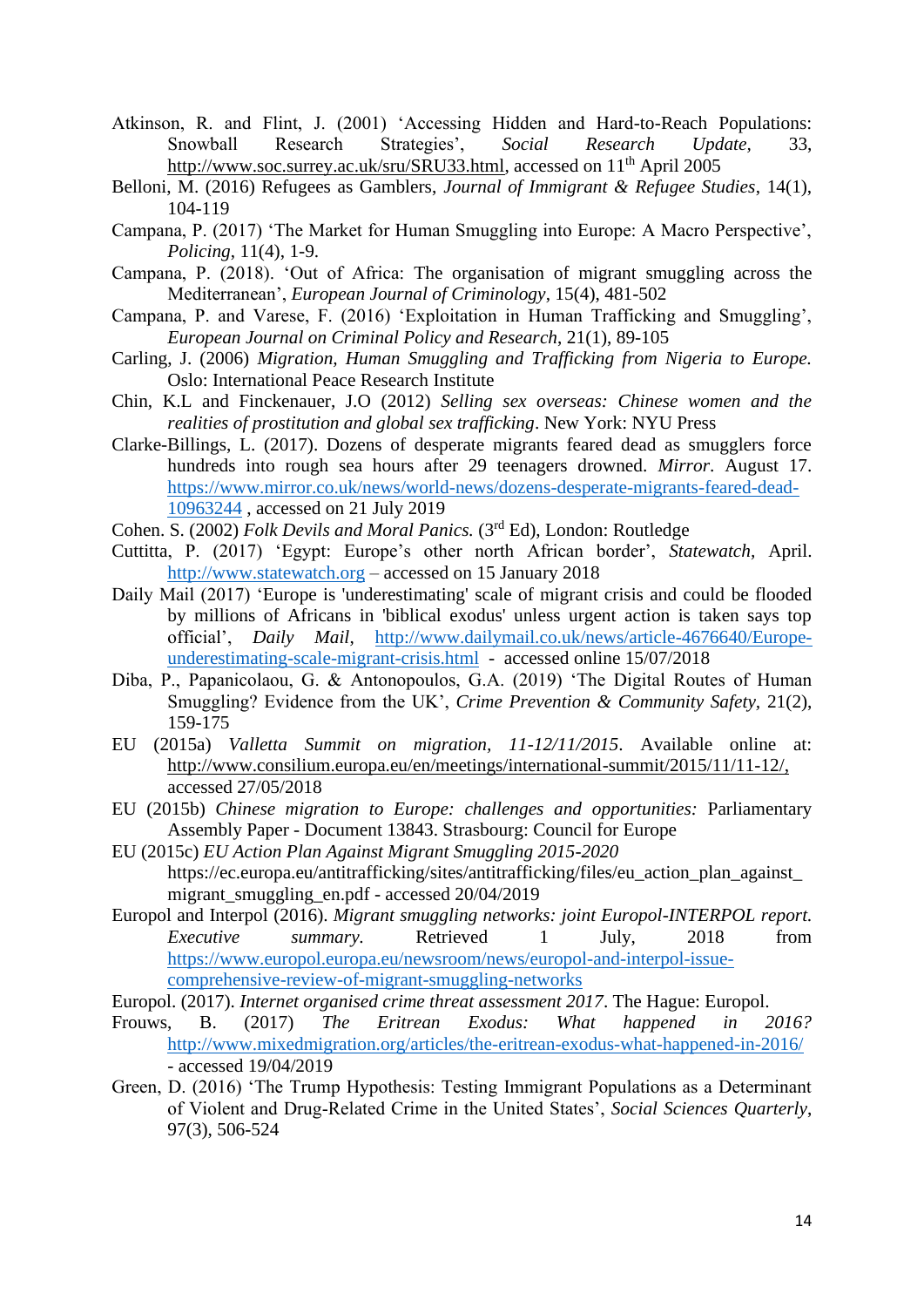- Hirt, N. & Mohammad, A.S. (2013). "Dreams don't come true in Eritrea": Anomie and family disintegration due to the structural militarisation of society. *Journal of Modern African Studies*, 51(01), 139–168.
- Humphris, R. (2013) *Refugees and the Rashaida: Human Smuggling and Trafficking from Eritrea to Sudan and Egypt.* Research paper no.254. Geneva: Policy Development and Evaluation Service, UNHCR
- Içduygu, A. and Toktas, S. (2002) How Do Smuggling and Trafficking Operate Via Irregular Border Crossings in the Middle-East?, *International Migration,* 40(6), 25-54
- International Organisation for Migration (IOM) (2017) *Mediterranean Migrant Arrivals Reach 1,159; Deaths at Sea: 27* [https://www.iom.int/news/mediterranean-migrant](https://www.iom.int/news/mediterranean-migrant-arrivals-reach-1159-deaths-sea-27)[arrivals-reach-1159-deaths-sea-27](https://www.iom.int/news/mediterranean-migrant-arrivals-reach-1159-deaths-sea-27) – accessed 27/05/2018
- International Organisation for Migration (IOM) (2018) *World Migration Report 2018*; <https://www.iom.int/wmr/world-migration-report-2018> - accessed 24/11/2018
- International Organisation for Migration (IOM) (no date) *Missing Migrants*  <https://missingmigrants.iom.int/region/mediterranean> - accessed on 15/04/2019
- Kibreab, G. (2013) 'The national service/Warsai-Yikealo Development Campaign and forced migration in post-independence Eritrea', *Journal of Eastern African Studies*, 7(4), 630–649
- Kibreab, G. (2017) Sexual Violence in the Eritrean National Service*. African Studies Review*, 60(1), 123-143
- Kleemans, E., Soudijn, M. and Weenik, A. (2010) 'Situational crime prevention and crossborder crime'. In Bullock, K., Clarke, R. and Tilley, N. (eds) *Situational Prevention of Organised Crime*. (pp.17-34) London: Routledge
- Koser, K. (2008) 'Why Migrant Smuggling Pays', *International Migration,* 46(2), 3-26
- Laczko, F. & Thompson, D. (2000). *Migrant trafficking and human smuggling in Europe: A review of the evidence with case studies from Hungary, Poland and Ukraine*. Geneva: International Organisation for Migration.
- Lawrence Neuman, C. (2003) *Social Research Methods: Qualitative and Quantitative*  Approaches. 5<sup>th</sup> edition. Boston, Ma.: Pearson
- Mahler, S. (1995) *American Dreaming: Immigrants Life in the Margins.* Princeton, N.J.: Princeton University Press
- Mai, N. (2009) *Migrant Workers in the UK Sex Industry*: London: London Metropolitan University.
- Majidi, N. (2018) 'Community Dimensions of Smuggling', *The Annals of the American Academy of Political and Social Science,* 676, 97-113
- Mengiste, T.A. (2018) 'Refugee Protection from Below', *The Annals of the American Academy of Political and Social Science,* 676, 57-76
- Papanicolaou, G. & Antonopoulos, G.A. (2010) 'Organised Crime' and Migrants in the Labour Market: The Economic Significance of Human Smuggling and Trafficking in Greece'. In van Duyne, P.C., Antonopoulos, G.A., Vander Beken, T., Harvey, J., Maljevic, A., & von Lampe, K. (eds) *Cross-Border Crime Inroads on Integrity in Europe* (pp.277-308) Nijmegen: Wolf Legal Publishers
- Pécoud, A. (2010). 'Informing Migrants to Manage Migration? An Analysis of IOM's Information Campaigns'. In M. Geiger & A. Pécoud (Eds.) *The Politics of International Migration Management.* (pp.184-201) London: Palgrave Macmillan.
- Regional Mixed Migration Secretariat (2016) *Eritrea*, [http://www.regionalmms.org/index.php/country-profiles/eritrea,](http://www.regionalmms.org/index.php/country-profiles/eritrea) accessed 27/5/2018
- Sams, R. (2002) 'Asylum Chaos', *Searchlight*, March, p.25
- Sanchez, G. (2017). 'Critical perspectives on clandestine migration facilitation'. *Journal on Migration and Human Security*, *5*(1), 9-27.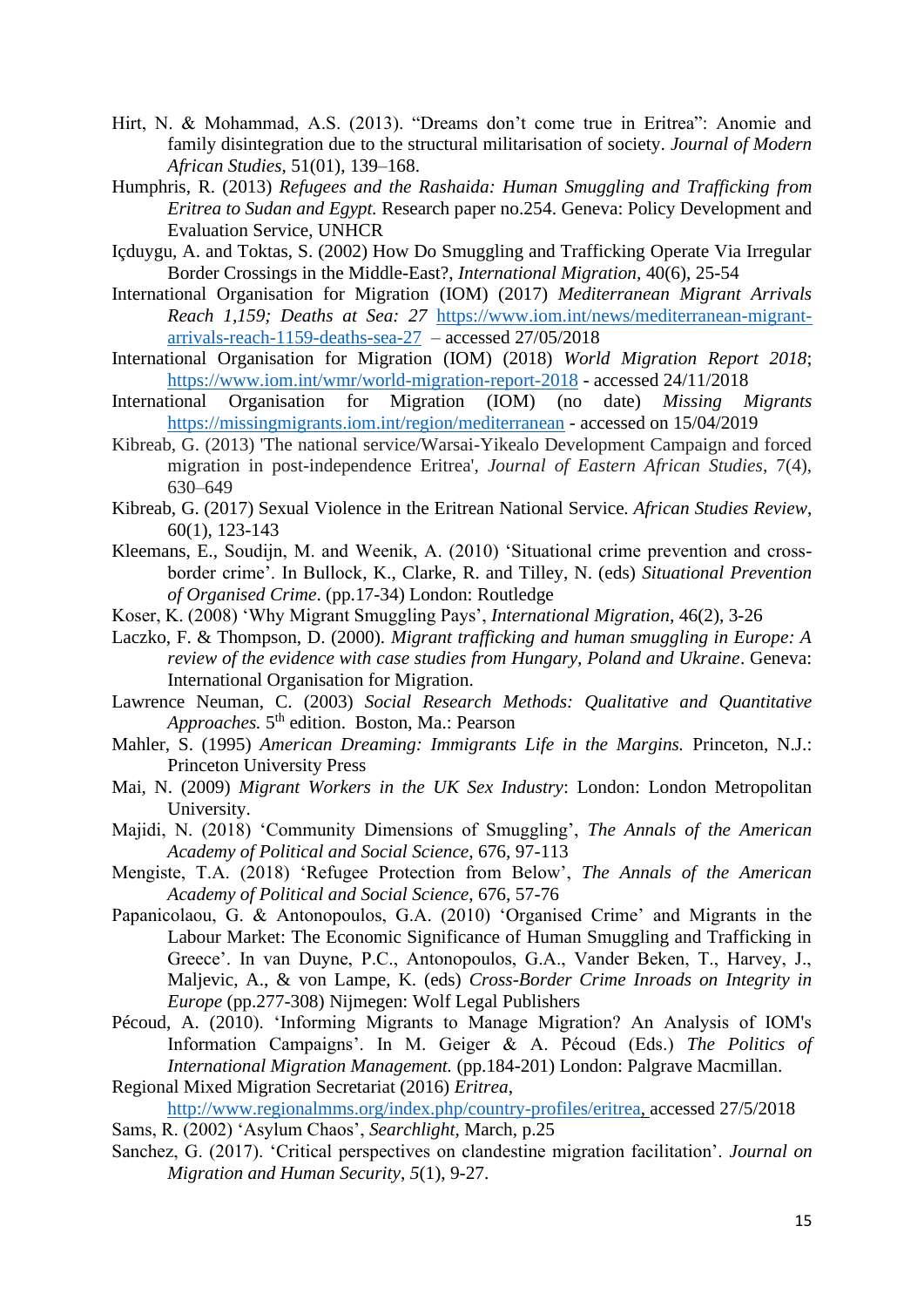Seale, C. (1998) *Researching society and culture*. London: Sage

- Shelley, L. (2014). *Human smuggling and trafficking into Europe*. Washington D.C.: Migration Policy Institute.
- Siegel, D. (2019) 'Human Smuggling Reconsidered: The Case of Lesbos'. In van Duyne, P.C., Serdyuk, A., Antonopoulos, G.A., Harvey, J. & von Lampe, K. (eds) (2019) *Constructing and Organising Crime in Europe*. (pp.105-123) The Hague: Eleven International Publishing
- Slack, J. and Martínez, D.E. (2018) 'What Makes a Good Smuggler? The Differences between Satisfaction With and Recommendation of Coyotes on the US-Mexico Border', *The Annals of the American Academy of Political and Social Science,* 676, 152-173
- Sladkova, J. (2016) 'Stratification of Undocumented Migrant Journeys: Honduran Case', *International Migration,* 54(1), 84-99
- Sur, P. (2019) 'Why Record Numbers of African Migrants Are Showing Up at the U.S.-Mexican Border', *Foreign Policy,* June 26. [https://foreignpolicy.com/2019/06/26/why-record](https://foreignpolicy.com/2019/06/26/why-record-numbers-of-african-migrants-are-showing-up-at-the-u-s-mexican-border/)[numbers-of-african-migrants-are-showing-up-at-the-u-s-mexican-border/,](https://foreignpolicy.com/2019/06/26/why-record-numbers-of-african-migrants-are-showing-up-at-the-u-s-mexican-border/) accessed on 22 July 2019
- Tinti, P., and Reitano, T. (2017). 'The role of smugglers in the European migrant crisis'. *OUPblog*. [https://blog.oup.com/2017/04/smugglers-european-migrant-crisis/,](https://blog.oup.com/2017/04/smugglers-european-migrant-crisis/) accessed on 21 July 2019
- UK Government (2015) *UK steps up counter-smuggling efforts*. [https://www.gov.uk/government/news/uk-steps-up-counter-smuggling-efforts,](https://www.gov.uk/government/news/uk-steps-up-counter-smuggling-efforts) accessed 27/05/2018
- UN (2000) *Protocol against the Smuggling of Migrants by Land, Sea and Air.* [https://www.unodc.org/unodc/en/organized-crime/intro/UNTOC.html,](https://www.unodc.org/unodc/en/organized-crime/intro/UNTOC.html) accessed 19 /04/2019
- UNHCR (2015) *Italy Sea Arrivals.* <https://data2.unhcr.org/en/documents/download/46819> , accessed 27/05/2018
- UNHCR (2017) *Italy Sea Arrivals Dashboard*. [https://data2.unhcr.org/en/documents/download/61547,](https://data2.unhcr.org/en/documents/download/61547) accessed 27/05/2018
- UNHCR (2018) *Operational Portal*. [https://data2.unhcr.org/en/situations/mediterranean/location/5205,](https://data2.unhcr.org/en/situations/mediterranean/location/5205) accessed 27/05/2018
- UNHCR (2019) *Italy Sea Arrivals Dashboard* [https://data2.unhcr.org/en/documents/download/67555,](https://data2.unhcr.org/en/documents/download/67555) accessed 20/04/2019
- Unicef (2014) *Migration Profiles: Nigeria*. [https://esa.un.org/miggmgprofiles/indicators/files/Nigeria.pdf,](https://esa.un.org/miggmgprofiles/indicators/files/Nigeria.pdf) accessed 21 July 2019

UNODC (2017) *European and African officials address the fight against human trafficking and migrant smuggling in the context of migration*. [https://www.unodc.org/unodc/en/frontpage/2017/February/european-and-african](https://www.unodc.org/unodc/en/frontpage/2017/February/european-and-african-officials-step-up-the-fight-against-human-trafficking-and-migrant-smuggling.html)[officials-step-up-the-fight-against-human-trafficking-and-migrant-smuggling.html,](https://www.unodc.org/unodc/en/frontpage/2017/February/european-and-african-officials-step-up-the-fight-against-human-trafficking-and-migrant-smuggling.html) accessed 27/05/2018

- Van Liemt, I. and Bilger, V. (2018) 'Methodological and Ethical Dilemmas in Research Among Smuggled Migrants'. In Zapata-Barrero, R. & Yalaz, E. (eds) *Qualitative Research in European Migration Studies.* (pp.269-285) New York: Springer
- Van Reisen, M., Estefanos, M. &Rijken, C. (2012) *Human Trafficking in the Sinai: Refugees Between Life and Death.* Nijmegen: Wolf Legal Publishers
- Van Reisen, M. & Mawere, M. (2017) *Human Trafficking and Trauma in the Digital Era.* Bamenda: Langaa PRCIG